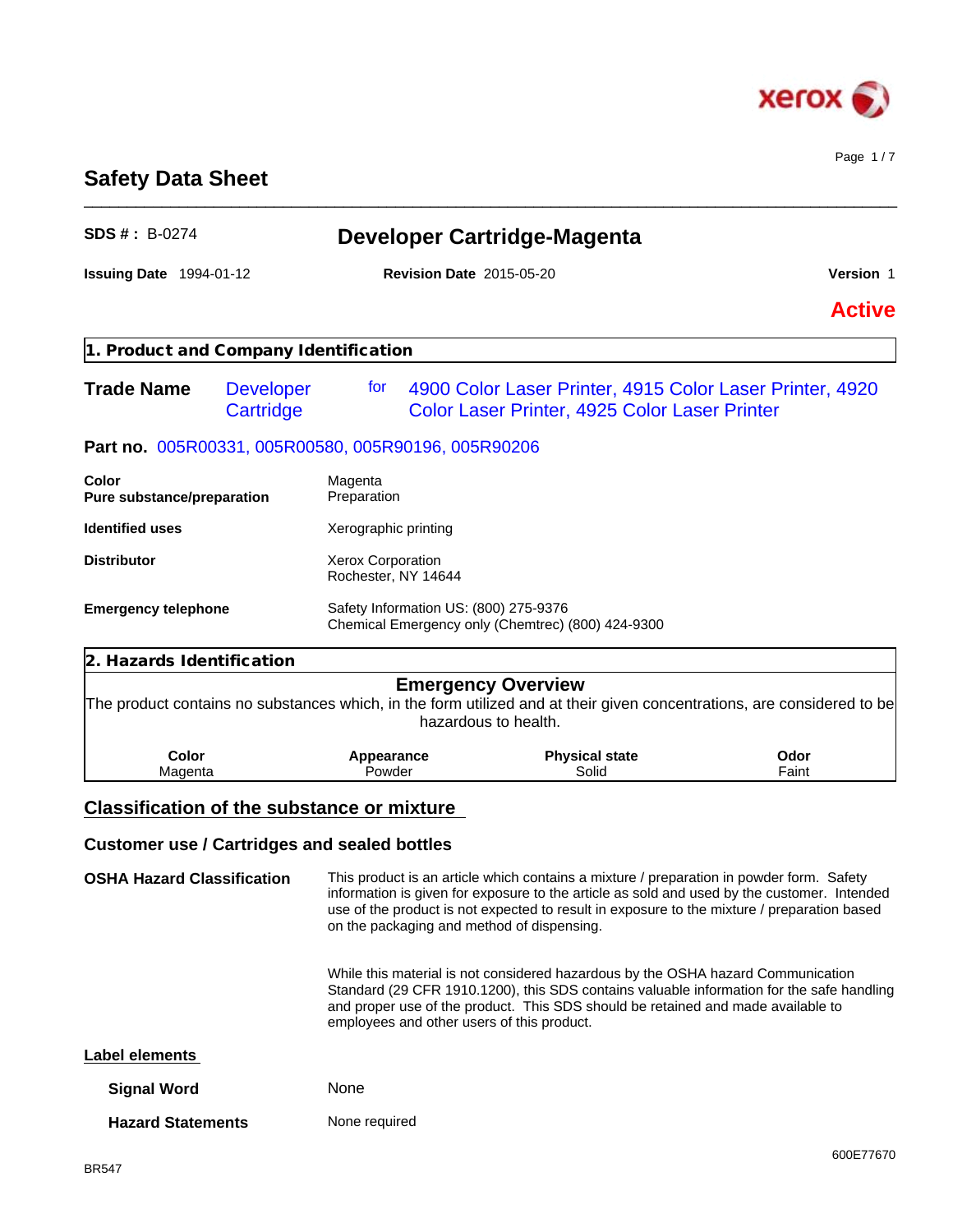

# \_\_\_\_\_\_\_\_\_\_\_\_\_\_\_\_\_\_\_\_\_\_\_\_\_\_\_\_\_\_\_\_\_\_\_\_\_\_\_\_\_\_\_\_\_\_\_\_\_\_\_\_\_\_\_\_\_\_\_\_\_\_\_\_\_\_\_\_\_\_\_\_\_\_\_\_\_\_\_\_\_\_\_\_\_\_\_\_\_\_\_\_\_\_ **SDS # :** B-0274 **Developer Cartridge-Magenta** Page 2 / 7

| <b>Precautionary Statements</b>                              | None required                                                                                                                                                                |
|--------------------------------------------------------------|------------------------------------------------------------------------------------------------------------------------------------------------------------------------------|
| <b>Potential Health Effects</b>                              |                                                                                                                                                                              |
| <b>Principle Routes of Exposure</b><br><b>Acute toxicity</b> | Inhalation                                                                                                                                                                   |
| <b>Eyes</b>                                                  | No known effect                                                                                                                                                              |
| <b>Skin</b>                                                  | No known effect                                                                                                                                                              |
| <b>Inhalation</b>                                            | No known effect                                                                                                                                                              |
| Ingestion                                                    | No known effect                                                                                                                                                              |
| <b>Chronic effects</b>                                       |                                                                                                                                                                              |
| <b>Main symptoms</b>                                         | Overexposure may cause:                                                                                                                                                      |
|                                                              | mild respiratory irritation similar to nuisance dust.                                                                                                                        |
| Aggravated medical conditions                                | None under normal use conditions                                                                                                                                             |
| <b>Environmental hazard</b>                                  | The environmental impact of this product has not been fully investigated. However, this<br>preparation is not expected to present significant adverse environmental effects. |

## 3. Composition/Information on Ingredients

| Chen<br>---<br>name<br>emical | CAS<br>S-No                                                          | --<br>.<br>'''<br>n |
|-------------------------------|----------------------------------------------------------------------|---------------------|
| Secre.<br>rade                | $- - - -$<br>T <sub>D</sub><br>ົ<br><b>\DE</b><br>∼<br><b>SEURET</b> | 100                 |

| For external use only. When symptoms persist or in all cases of doubt seek medical advice.<br><b>General advice</b><br>Show this material safety data sheet to the doctor in attendance. |                                                                                                                                            |  |  |  |  |
|------------------------------------------------------------------------------------------------------------------------------------------------------------------------------------------|--------------------------------------------------------------------------------------------------------------------------------------------|--|--|--|--|
| Eye contact                                                                                                                                                                              | Immediately flush with plenty of water. After initial flushing, remove any contact lenses and<br>continue flushing for at least 15 minutes |  |  |  |  |
| <b>Skin contact</b>                                                                                                                                                                      | Wash skin with soap and water                                                                                                              |  |  |  |  |
| <b>Inhalation</b>                                                                                                                                                                        | Move to fresh air                                                                                                                          |  |  |  |  |
| Ingestion                                                                                                                                                                                | Rinse mouth with water and afterwards drink plenty of water or milk                                                                        |  |  |  |  |
| Notes to physician                                                                                                                                                                       | Treat symptomatically                                                                                                                      |  |  |  |  |
| <b>Protection of first-aiders</b>                                                                                                                                                        | No special protective equipment required                                                                                                   |  |  |  |  |
| 5. Fire-Fighting Measures                                                                                                                                                                |                                                                                                                                            |  |  |  |  |
| <b>Flammable properties</b>                                                                                                                                                              | Not flammable. Will not readily ignite                                                                                                     |  |  |  |  |
| <b>Flash point</b>                                                                                                                                                                       | Not applicable                                                                                                                             |  |  |  |  |
| Suitable extinguishing media                                                                                                                                                             | Use water spray or fog; do not use straight streams, Foam                                                                                  |  |  |  |  |

Unsuitable extinguishing media **Do not use a solid water stream as it may scatter and spread fire** 

**Specific hazards arising from the chemical**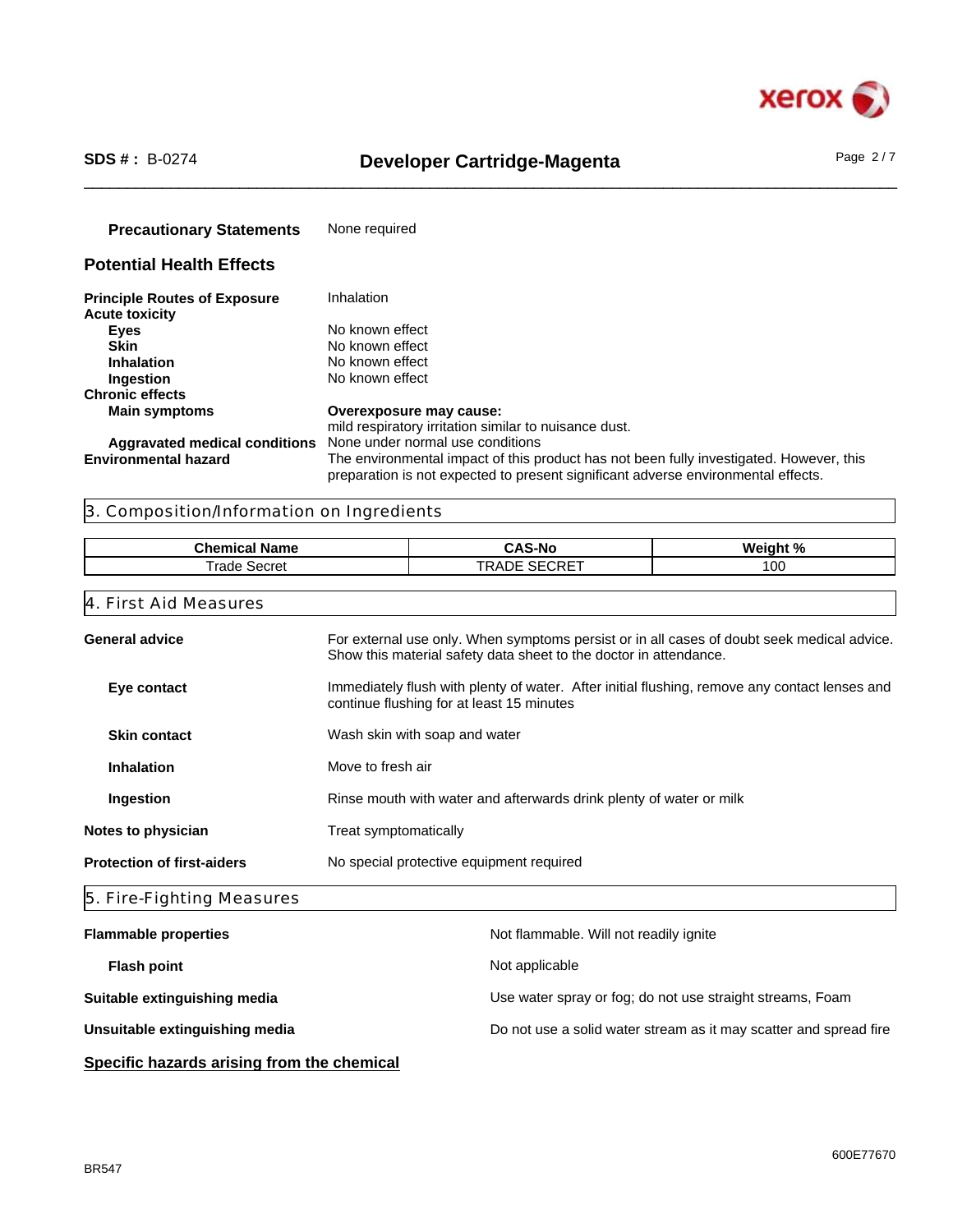

# \_\_\_\_\_\_\_\_\_\_\_\_\_\_\_\_\_\_\_\_\_\_\_\_\_\_\_\_\_\_\_\_\_\_\_\_\_\_\_\_\_\_\_\_\_\_\_\_\_\_\_\_\_\_\_\_\_\_\_\_\_\_\_\_\_\_\_\_\_\_\_\_\_\_\_\_\_\_\_\_\_\_\_\_\_\_\_\_\_\_\_\_\_\_ **SDS # :** B-0274 **Developer Cartridge-Magenta** Page 3 / 7

| Hazardous decomposition products due to incomplete<br>combustion, Carbon oxides, Nitrogen oxides (NOx) |
|--------------------------------------------------------------------------------------------------------|
|                                                                                                        |
| Not impact sensitive                                                                                   |
| Fine dust dispersed in air, in sufficient concentrations, and in the                                   |
| presence of an ignition source is a potential dust explosion                                           |
| hazard                                                                                                 |
|                                                                                                        |

### **Protective Equipment and Precautions for Firefighters**

In the event of fire and/or explosion do not breathe fumes. Wear fire/flame resistant/retardant clothing. Use self-contained pressure-demand breathing apparatus if needed to prevent exposure to smoke or airborne toxins.

| 6. Accidental Release Measures                                                                                                                                               |  |
|------------------------------------------------------------------------------------------------------------------------------------------------------------------------------|--|
| Avoid breathing dust                                                                                                                                                         |  |
| No special environmental precautions required                                                                                                                                |  |
| Prevent dust cloud                                                                                                                                                           |  |
| Prevent dust cloud. Sweep up or vacuum up spillage and collect in suitable container for<br>disposal. Use non-sparking tools and equipment.                                  |  |
| The environmental impact of this product has not been fully investigated. However, this<br>preparation is not expected to present significant adverse environmental effects. |  |
|                                                                                                                                                                              |  |
| Handle in accordance with good industrial hygiene and safety practice<br>Avoid dust accumulation in enclosed space<br>Prevent dust cloud                                     |  |
| Keep container tightly closed in a dry and well-ventilated place<br>Store at room temperature                                                                                |  |
| None under normal use condtions                                                                                                                                              |  |
| 8. Exposure Controls/Personal Protection                                                                                                                                     |  |
|                                                                                                                                                                              |  |

### **Exposure guidelines**

**Product information**

**ACGIH TLV TWA** 10 mg/m<sup>3</sup> (inhalable particles) **ACGIH TLV TWA** 3 mg/m<sup>3</sup> (respirable dust) **OSHA PEL TWA** 15 mg/m<sup>3</sup> (total dust) **OSHA PEL TWA** 5 mg/m<sup>3</sup> (respirable dust) **Xerox Exposure Limit**  $2.5 \text{ mg/m}^3$  (total dust) **Xerox Exposure Limit** 0.4 mg/m<sup>3</sup> (respirable dust)

### **Other Information**

The results obtained from a Xerox sponsored Chronic Toner Inhalation Study demonstrated no lung changes in rats for the lowest (1 mg/m<sup>3</sup> ) exposure level (the level most relevant to potential human exposure). A very slight degree of fibrosis was noted in 25% of animals at the middle (4mg/m<sup>3</sup>) exposure level, while a slight degree of fibrosis was noted in all the animals at the highest (16 mg/m<sup>3</sup> ) exposure level. These findings are attributed to "lung overloading", a generic response to excessive amounts of any dust retained in the lungs for a prolonged period. This study was conducted using a special test toner to comply with an EPA testing protocol.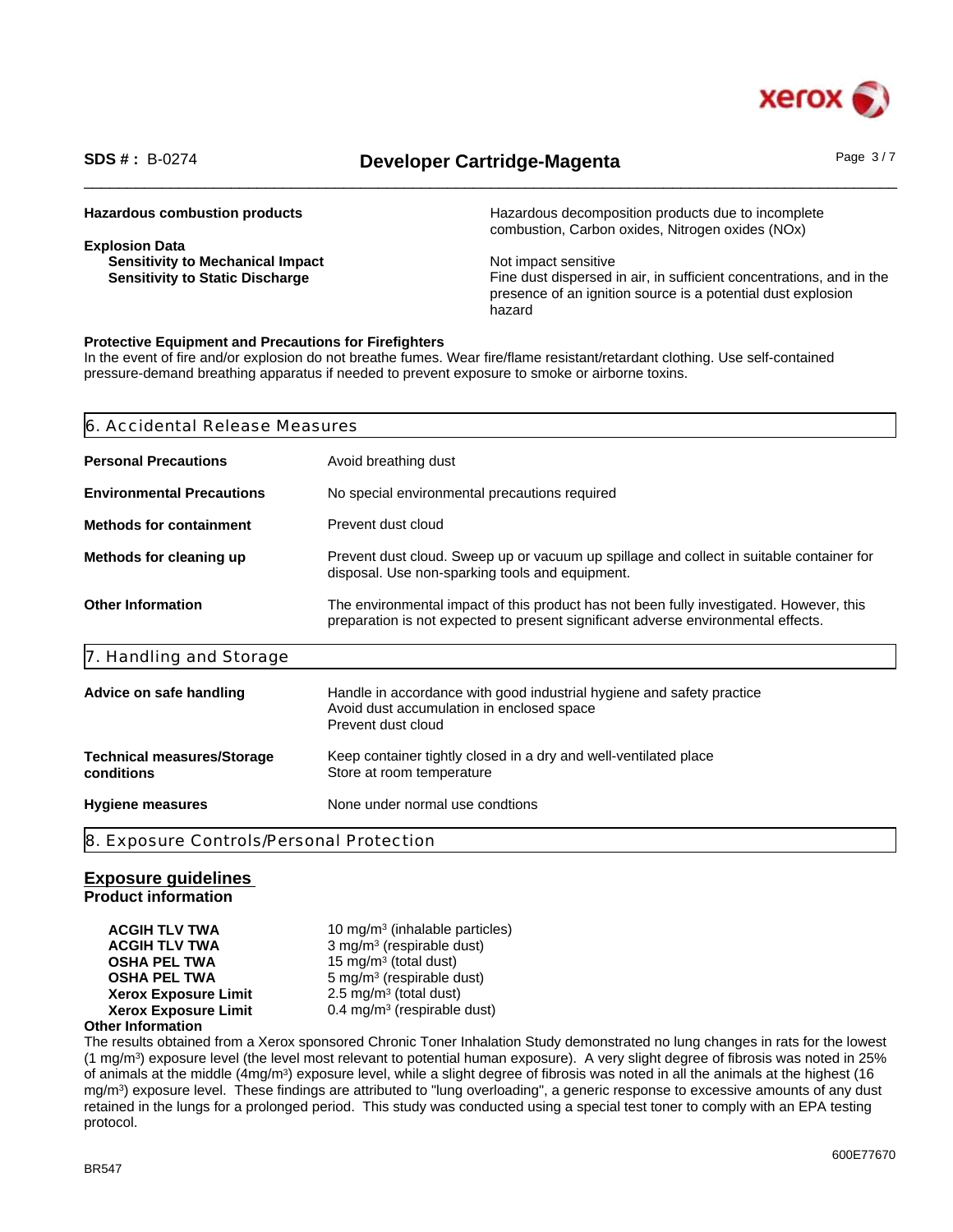

## **Occupational Exposure Controls**

**Engineering measures** None under normal use conditions

# **Personal Protective Equipment**

## **Customer use / Cartridges and sealed bottles**

| <b>Respiratory protection</b> | No special protective equipment required |
|-------------------------------|------------------------------------------|
| <b>Eye/Face protection</b>    | No special protective equipment required |
| Skin and body protection      | No special protective equipment required |
| <b>Hand protection</b>        | No special protective equipment required |

# 9. Physical and Chemical Properties

| Appearance<br>Odor threshold<br>рH<br><b>Flash point</b> | Powder<br>Not applicable<br>Not applicable<br>Not applicable |                                              | Odor<br><b>Physical state</b><br><b>Color</b><br><b>Boiling</b><br>point/range | Faint<br>Solid<br>Magenta<br>Not applicable                                                  |
|----------------------------------------------------------|--------------------------------------------------------------|----------------------------------------------|--------------------------------------------------------------------------------|----------------------------------------------------------------------------------------------|
| <b>Autoignition</b><br>temperature                       | Not applicable                                               |                                              |                                                                                |                                                                                              |
| <b>Flammability Limits in Air</b>                        |                                                              | Not applicable                               |                                                                                |                                                                                              |
| <b>Explosive properties</b>                              |                                                              | source is a potential dust explosion hazard  |                                                                                | Fine dust dispersed in air, in sufficient concentrations, and in the presence of an ignition |
| Vapor pressure                                           |                                                              | Not applicable                               |                                                                                |                                                                                              |
| Vapor density                                            |                                                              | Not applicable                               |                                                                                |                                                                                              |
| <b>Water solubility</b><br><b>Viscosity</b>              |                                                              | Negligible<br>Not applicable                 |                                                                                |                                                                                              |
| <b>Partition coefficient</b>                             |                                                              | Not applicable                               |                                                                                |                                                                                              |
| <b>Evaporation rate</b>                                  |                                                              | Not applicable                               |                                                                                |                                                                                              |
| Melting point/range                                      |                                                              | Not determined                               |                                                                                |                                                                                              |
| <b>Freezing point</b>                                    |                                                              | Not applicable                               |                                                                                |                                                                                              |
| <b>Decomposition temperature</b>                         |                                                              | Not determined                               |                                                                                |                                                                                              |
| <b>Specific gravity</b>                                  |                                                              | 1 (toner component)<br>$\tilde{\phantom{a}}$ |                                                                                |                                                                                              |
|                                                          |                                                              | $\sim$ 5 (carrier component)                 |                                                                                |                                                                                              |

# 10. Stability and Reactivity

| <b>Reactivity</b>     | No dangerous reaction known under conditions of normal use |
|-----------------------|------------------------------------------------------------|
| <b>Stability</b>      | Stable under normal conditions                             |
| Incompatible products | None                                                       |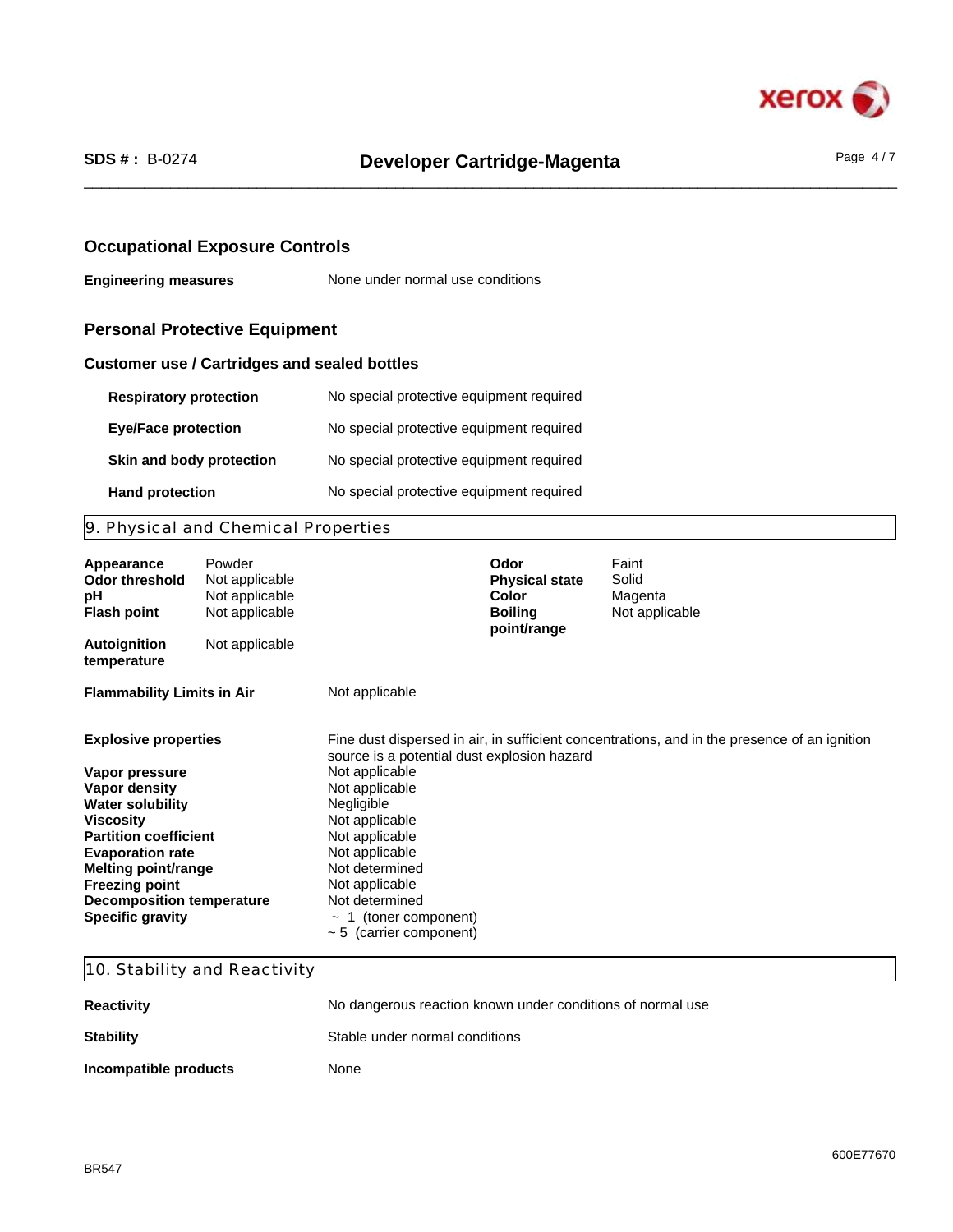

| <b>SDS #: B-0274</b>                                                                                                                                                                                                                                                                                                           | <b>Developer Cartridge-Magenta</b>                                                                                                                                                                                                                                                                                                                                        | Page $5/7$ |
|--------------------------------------------------------------------------------------------------------------------------------------------------------------------------------------------------------------------------------------------------------------------------------------------------------------------------------|---------------------------------------------------------------------------------------------------------------------------------------------------------------------------------------------------------------------------------------------------------------------------------------------------------------------------------------------------------------------------|------------|
| <b>Conditions to Avoid</b>                                                                                                                                                                                                                                                                                                     | Prevent dust cloud<br>Fine dust dispersed in air, in sufficient concentrations, and in the presence of an ignition<br>source is a potential dust explosion hazard                                                                                                                                                                                                         |            |
| Hazardous Decomposition Products None under normal use                                                                                                                                                                                                                                                                         |                                                                                                                                                                                                                                                                                                                                                                           |            |
| <b>Hazardous polymerization</b>                                                                                                                                                                                                                                                                                                | Hazardous polymerization does not occur                                                                                                                                                                                                                                                                                                                                   |            |
| <b>Hazardous reactions</b>                                                                                                                                                                                                                                                                                                     | None under normal processing                                                                                                                                                                                                                                                                                                                                              |            |
| 11. Toxicological Information                                                                                                                                                                                                                                                                                                  |                                                                                                                                                                                                                                                                                                                                                                           |            |
|                                                                                                                                                                                                                                                                                                                                | The toxicity data noted below is based on the test results of similar reprographic materials.                                                                                                                                                                                                                                                                             |            |
| <b>Acute toxicity</b><br><b>Product information</b><br><b>Irritation</b><br>LD50 Oral<br>LD50 Dermal<br><b>LC50 Inhalation:</b>                                                                                                                                                                                                | No skin irritation, No eye irritation<br>$> 5$ g/kg (rat)<br>> 5 g/kg (rabbit)<br>$> 5$ mg/L (rat, 4 hr)                                                                                                                                                                                                                                                                  |            |
| <b>Eyes</b><br><b>Skin</b><br>Inhalation<br>Ingestion                                                                                                                                                                                                                                                                          | No known effect<br>No known effect<br>No known effect<br>No known effect                                                                                                                                                                                                                                                                                                  |            |
| <b>Chronic toxicity</b><br><b>Product information</b><br><b>Chronic effects</b><br><b>Main symptoms</b><br>Carcinogenicity<br><b>Other toxic effects</b><br><b>Product information</b><br><b>Sensitization</b><br><b>Mutagenic effects</b><br><b>Target organ effects</b><br>Other adverse effects<br><b>Aspiration Hazard</b> | No known effects under normal use conditions<br>Overexposure may cause: mild respiratory irritation similar to nuisance dust.<br>Aggravated medical conditions None under normal use conditions<br>Contains no ingredient listed as a carcinogen.<br>No sensitization responses were observed<br>Not mutagenic in AMES Test<br>None known<br>None known<br>Not applicable |            |

# 12. Ecological Information

### **Ecotoxicity**

The environmental impact of this product has not been fully investigated. However, this preparation is not expected to present significant adverse environmental effects.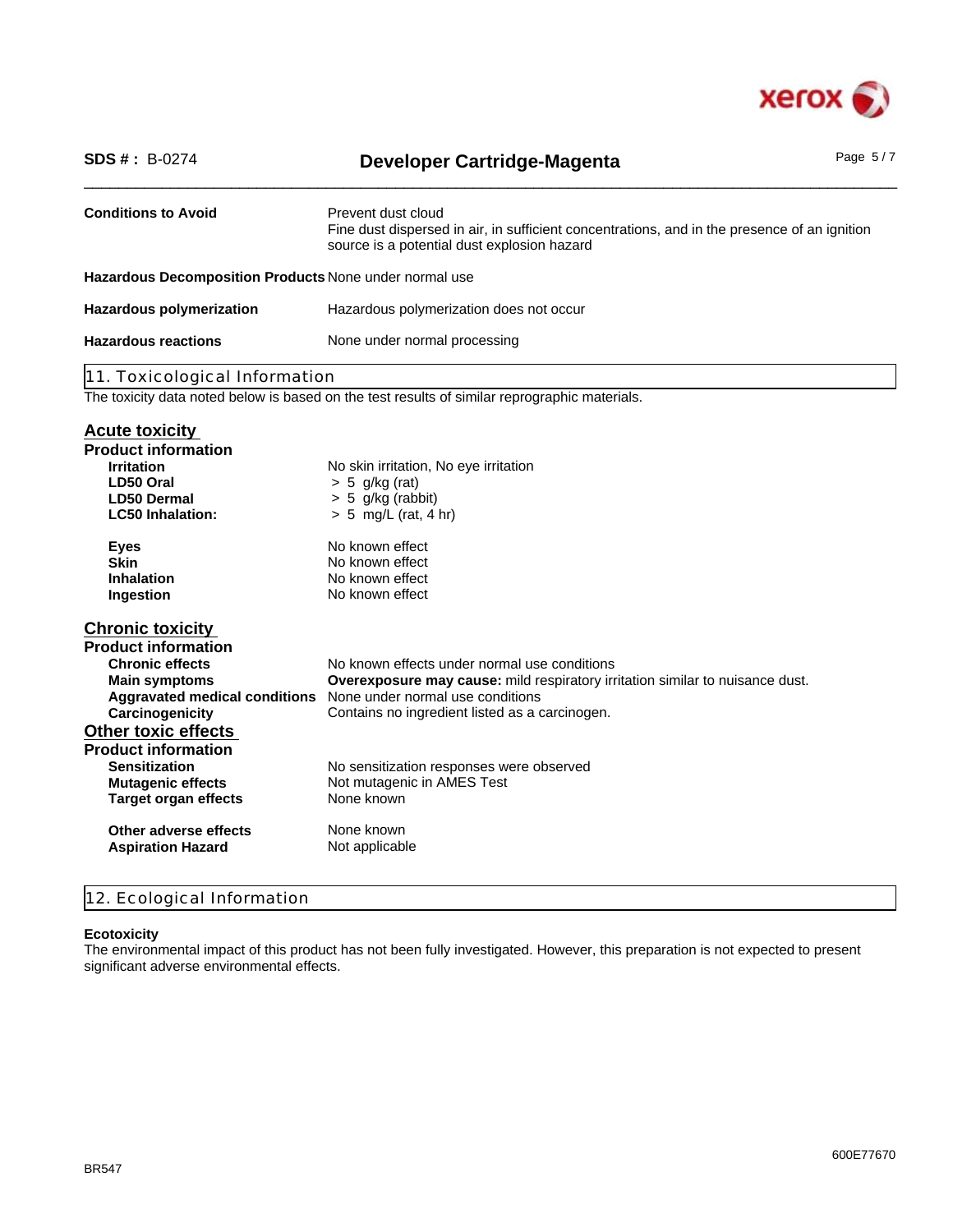

\_\_\_\_\_\_\_\_\_\_\_\_\_\_\_\_\_\_\_\_\_\_\_\_\_\_\_\_\_\_\_\_\_\_\_\_\_\_\_\_\_\_\_\_\_\_\_\_\_\_\_\_\_\_\_\_\_\_\_\_\_\_\_\_\_\_\_\_\_\_\_\_\_\_\_\_\_\_\_\_\_\_\_\_\_\_\_\_\_\_\_\_\_\_ **SDS # :** B-0274 **Developer Cartridge-Magenta** Page 6 / 7

| 13. Disposal Considerations   |                                                                                                                                                                                                                                                                                                                                                                                                                                                                                                                                |  |
|-------------------------------|--------------------------------------------------------------------------------------------------------------------------------------------------------------------------------------------------------------------------------------------------------------------------------------------------------------------------------------------------------------------------------------------------------------------------------------------------------------------------------------------------------------------------------|--|
| <b>Waste Disposal Methods</b> | This material, as supplied, is not a hazardous waste according to Federal regulations (40<br>CFR 261). This material could become a hazardous waste if it is mixed with or otherwise<br>comes in contact with a hazardous waste, if chemical additions are made to this material, or<br>if the material is processed or otherwise altered. Consult 40 CFR 261 to determine whether<br>the altered material is a hazardous waste. Consult the appropriate state, regional, or local<br>regulations for additional requirements. |  |
| Contaminated packaging        | Dispose of in accordance with local regulations.                                                                                                                                                                                                                                                                                                                                                                                                                                                                               |  |
| 14. Transport Information     |                                                                                                                                                                                                                                                                                                                                                                                                                                                                                                                                |  |

**Note** This material is not subject to regulation as a hazardous material for shipping.

|  | 15. Regulatory Information |  |
|--|----------------------------|--|
|  |                            |  |

#### **OSHA Regulatory Status**

This product is an article which contains a mixture / preparation in powder form. Safety information is given for exposure to the article as sold and used by the customer. Intended use of the product is not expected to result in exposure to the mixture / preparation based on the packaging and method of dispensing.

While this material is not considered hazardous by the OSHA hazard Communication Standard (29 CFR 1910.1200), this SDS contains valuable information for the safe handling and proper use of the product. This SDS should be retained and made available to employees and other users of this product.

#### **International Inventories**

| <b>TSCA</b>     | Complies |
|-----------------|----------|
| <b>DSL/NDSL</b> | Complies |

## **U.S. Federal Regulations**

### **SARA 313**

Section 313 of Title III of the Superfund Amendments and Reauthorization Act of 1986 (SARA). This product does not contain any chemicals which are subject to the reporting requirements of the Act and Title 40 of the Code of Federal Regulations, Part 372. **Clean Water Act**

This product is not regulated as a pollutant pursuant to the Clean Water Act (40 CFR 122.21 and 40 CFR 122.42).

**Clean Air Act, Section 112 Hazardous Air Pollutants (HAPs) (see 40 CFR 61)**

This product is not regulated as a hazardous air pollutant (HAPS) under Section 112 of the Clean Air Act Amendments of 1990. **CERCLA**

This material, as supplied, does not contain any substances regulated as hazardous substances under the Comprehensive Environmental Response Compensation and Liability Act (CERCLA) (40 CFR 302) or the Superfund Amendments and Reauthorization Act (SARA) (40 CFR 355). There may be specific reporting requirements at the local, regional, or state level pertaining to releases of this material.

#### **TSCA**

TSCA 12(b) does not apply to this product.

### **U.S. State Regulations**

### **California Proposition 65**

This product does not contain any Proposition 65 chemicals.

### **U.S. State Right-to-Know Regulations**